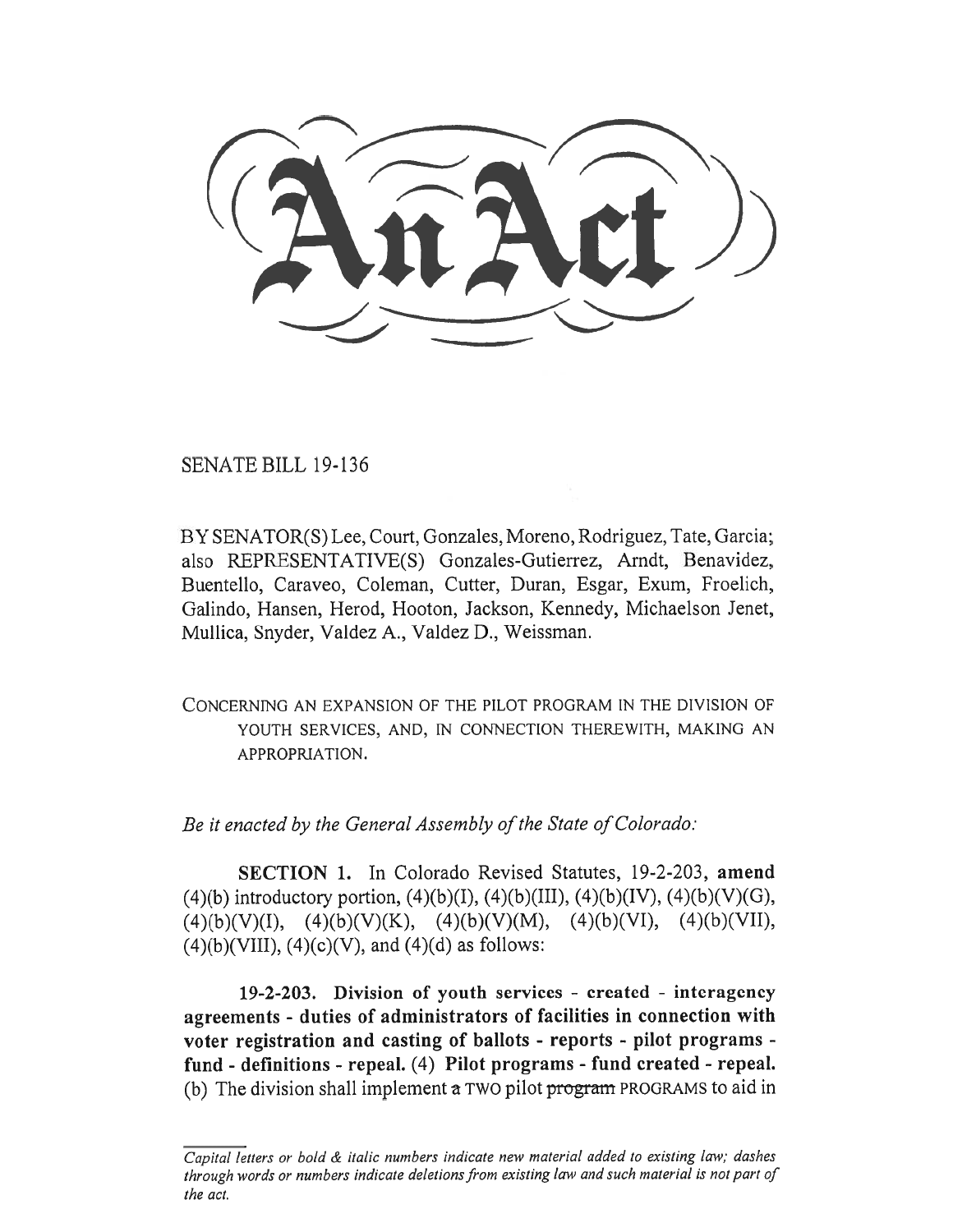the establishment of a division-wide therapeutic and rehabilitative culture. The pilot program PROGRAMS will test the efficacy of a therapeutic group-treatment approach and the ability of the division to keep youths and staff safe without the use of seclusion and mechanical restraints other than handcuffs. In administering the pilot program PROGRAMS, the division shall:

(I) Provide treatment to at least twenty THIRTY-FIVE youths committed to the division's care, divided into groups of no more than twelve FIFTEEN. In selecting youths to participate in the pilot program PROGRAMS, the division shall ensure that the youths reflect a representative cross section of youths committed to the division's care with respect to age and history of violence.

(III) Create teams of youths and staff by assigning each staff member to a group of youths, to which group the staff member remains assigned throughout the pilot program PROGRAMS;

(IV) Require staff assigned to the pilot program PROGRAMS to be trained as youth specialists and have or acquire substantial knowledge of rehabilitative treatment, de-escalation, adolescent behavior modification, trauma, safety, and physical management techniques that do not harm youths; assign no staff members to the pilot program PROGRAMS solely as security staff; and maintain a ratio of staff to youths that meets or exceeds nationally recognized standards and reflects best practices;

(V) Operate healthy, trauma-responsive organizational environments as demonstrated through prosocial, safe, and nonviolent interaction by:

(G) To the extent possible, ensuring that each youth in the pilot program PROGRAMS remains with his or her group and dedicated staff member during waking hours, except for specialized treatment or educational services;

(I) Phasing out completely within the first year of the pilot program the use of NOT USING restraint methods that physically harm youths, including striking youths, using mechanical restraints other than handcuffs, and using pain-compliance or pressure-point techniques;

 $(K)$  Phasing out completely within the first year of the EACH pilot program the practice of placing youths alone in a room or area behind a

## PAGE 2-SENATE BILL 19-136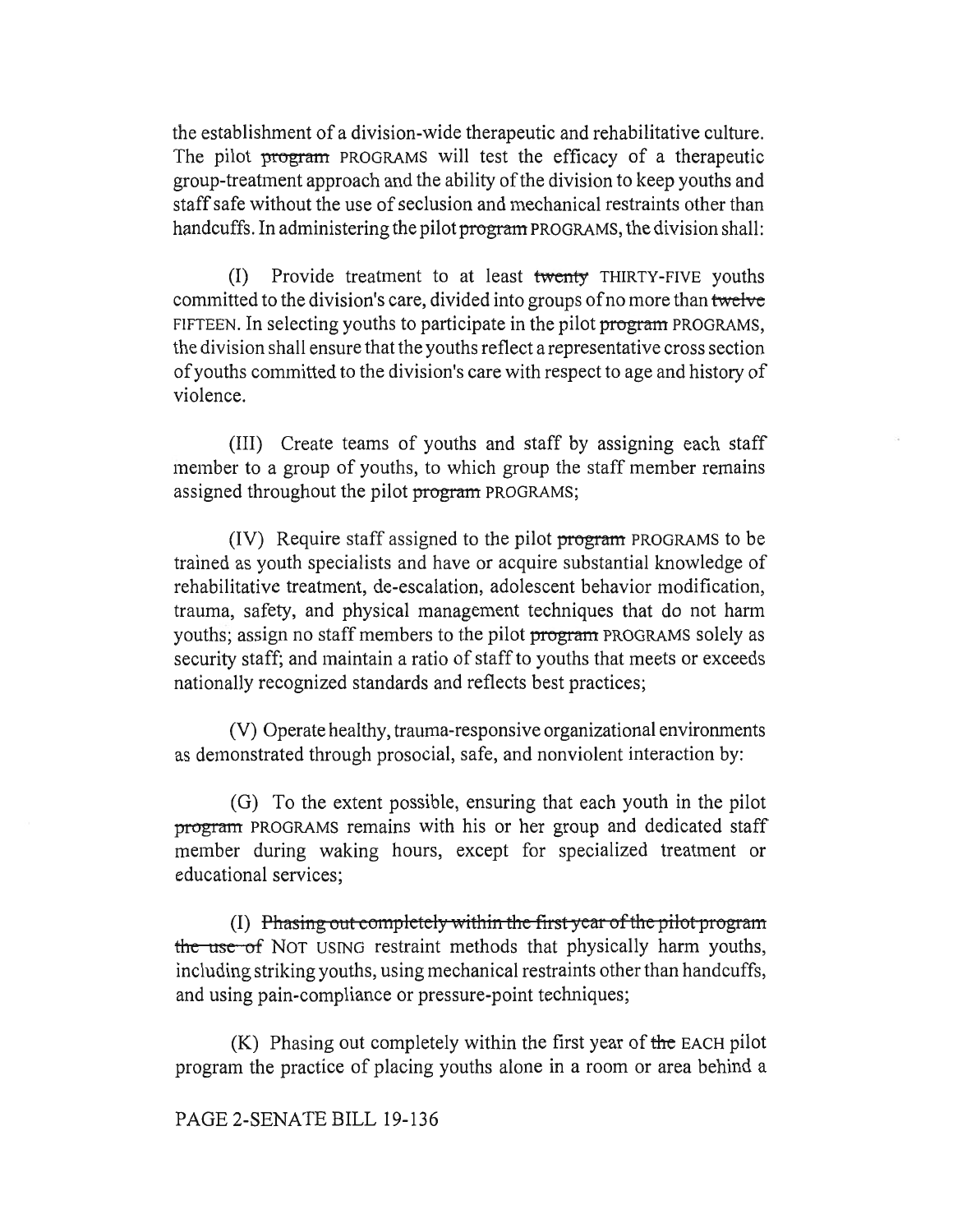locked door from which egress is prevented, except during sleeping hours, and avoiding isolation of youths from their peers;

(M) Providing continuity of services and relationships through a seamless case management system and assignment of a dedicated case manager to each youth, which case manager serves as the primary advocate for the youth and his or her family and works actively with both throughout the pilot program PROGRAMS;

(VI) Contract through a competitive bid process with an independent third party to facilitate, coach, and train staff and leadership throughout the course of the pilot program PROGRAMS. The independent third party must have expertise in systemic cultural transformation of a youth correctional system from a punitive correctional culture to a rehabilitative and therapeutic culture. The independent third party must have experience training staff in providing relationship-based, group-centered, trauma-responsive care and decreasing violence against youths and staff in facilities. The independent third party shall assist with implementation of the pilot program PROGRAMS, provide training for staff working in the pilot program PROGRAMS, and provide at least one three-quarter-time to full-time consultant to provide on-the-ground mentorship, coaching, and training to pilot program staff members throughout the pilot program PROGRAMS. The consultant shall also provide training to the division's leadership regarding the philosophies and techniques used in the pilot program. For the purposes of this subsection  $(4)(b)(VI)$ , on or before September 1, 2017, the division shall request proposals-from-candidates. The-division-shall require-each-candidate-to submit its proposal to the division on or before November 1, 2017, and the division shall contract with a candidate on or before December 1, 2017 PROGRAMS. On or before January 1, 2018, AND CONTINUING THROUGH JUNE 30, 2020, the division shall begin working actively with the contracted independent third party to take the necessary steps to commence the FIRST pilot program as soon as possible, which must begin to serve youths no later than July 1, 2018. As SOON AS POSSIBLE, BUT NO LATER THAN JANUARY 30, 2020, THE DIVISION SHALL BEGIN WORKING WITH THE SECOND CONTRACTED INDEPENDENT THIRD PARTY TO COMMENCE THE SECOND PILOT PROGRAM, WHICH MUST BEGIN TO SERVE YOUTHS NO LATER THAN JULY 1, 2020.

(VII) (A) Contract through a competitive bid process with an independent contractor other than ONE OF the independent third party

## PAGE 3-SENATE BILL 19-136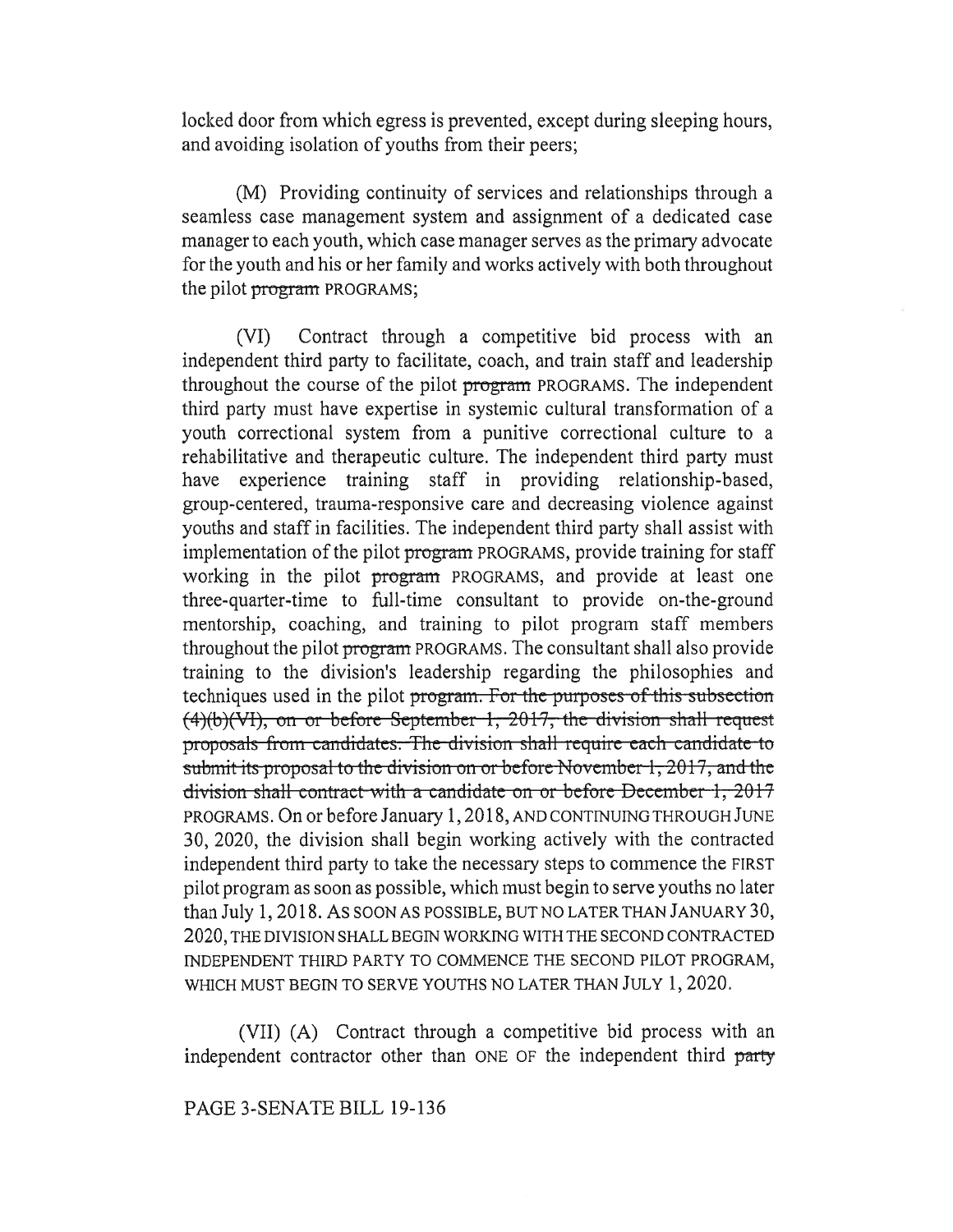PARTIES described in subsection  $(4)(b)(VI)$  of this section to evaluate the effectiveness and outcome of the pilot program PROGRAMS. Prior to the start of the EACH pilot program, the division and the contractor shall work together to identify the data points to be collected throughout the pilot program PROGRAMS, which must include, but are not limited to, data concerning fights, assaults on youths, assaults on staff, critical incidents, restraints, mechanical restraints, seclusion, injuries to youths, injuries to staff, criminal charges filed against youths or staff, grievances or complaints regarding abuse that have been filed or sustained, staff absences, staff turnover, and youth educational achievement. The division shall collect the data and make it available to the contractor at the contractor's request throughout the pilot program PROGRAMS. For the purposes of this subsection (4)(b)(VII), on or before September 1, 2017, the division shall request proposals from candidates FOR AN EVALUATION OF THE FIRST PILOT PROGRAM. The division shall require each candidate to submit its proposal to the division on or before November 1, 2017, and the division shall contract with a candidate on or before December 1, 2017. Not later than ninety days after the end of the pilot program OCTOBER 1, 2019, the independent contractor described in this subsection (4)(b)(VII) shall assess the data provided by the division and complete a report evaluating the effectiveness and outcomes of the FIRST pilot program when compared to one or more comparable populations of youths in the division. FOR THE PURPOSES OF THIS SUBSECTION (4)(b)(VII), THE DIVISION SHALL CONTRACT FOR AN EVALUATION OF THE EFFECTIVENESS AND OUTCOMES OF THE FIRST AND SECOND PILOT PROGRAMS WHEN COMPARED TO ONE OR MORE COMPARABLE POPULATIONS OF YOUTHS IN THE DIVISION TO BE COMPLETED NO LATER THAN OCTOBER 1, 2021. The division shall provide the contractor CONTRACTORS all available data requested to complete the report REPORTS.

(B) The independent contractor CONTRACTORS, at least in part, shall base its evaluation THEIR EVALUATIONS of the effectiveness of the pilot program PROGRAMS upon whether it reduces THEY REDUCE the number of fights, critical incidents, assaults on youths, assaults on staff, injuries to youths, and injuries to staff when compared to comparable populations of youths in the division, and whether it reduces THEY REDUCE the number of physical managements and mechanical restraints when compared to comparable populations of youths in the division.

(C) Not later than ninety days after the end of the pilot program OCTOBER 1, 2019, the FIRST independent contractor shall complete the

PAGE 4-SENATE BILL 19-136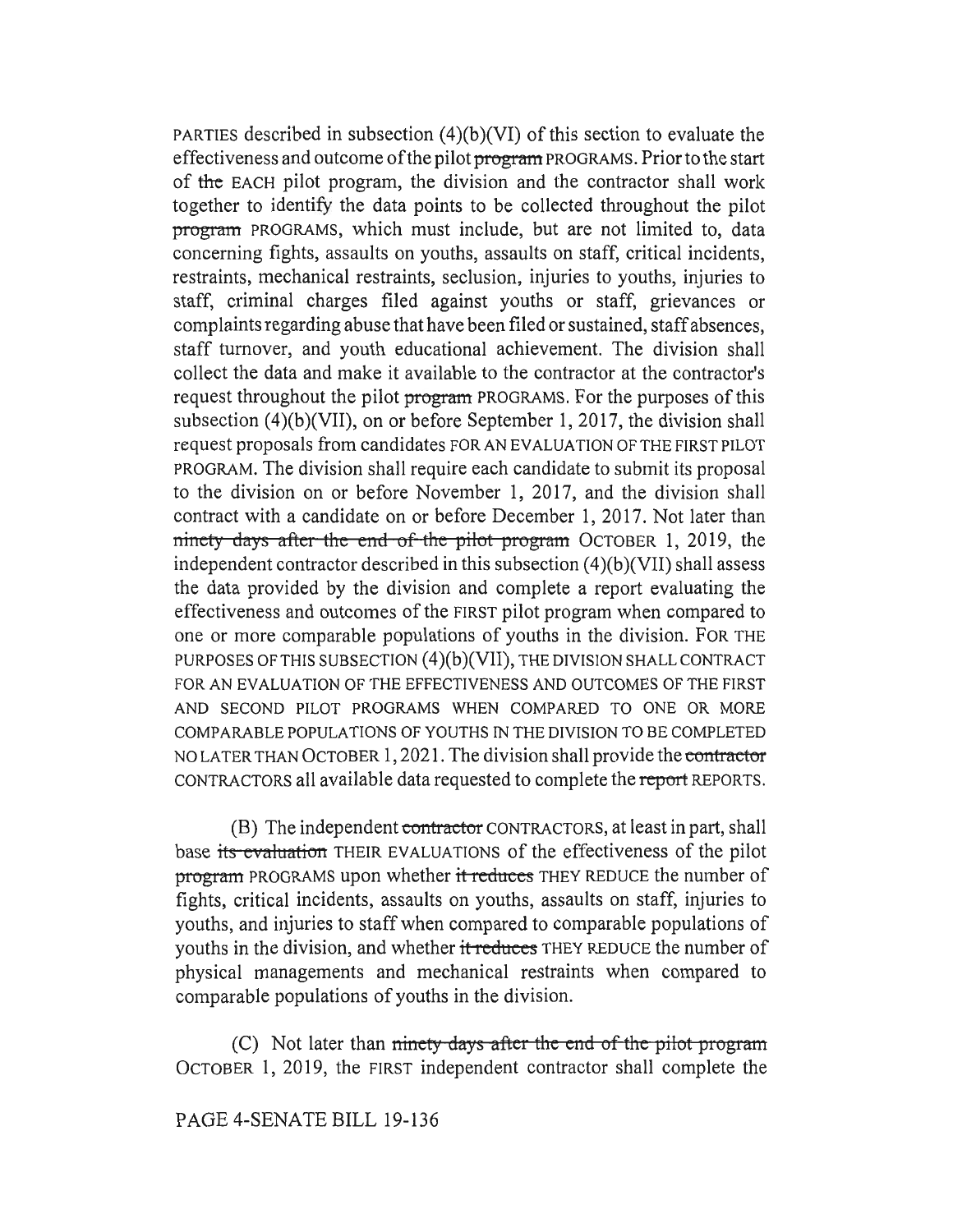report described in subsection  $(4)(b)(H)(A)$  SUBSECTION  $(4)(b)(VII)(A)$  of this section and submit it to the judiciary committees of the house of representatives and the senate, to the public heath care and human services committee of the house of representatives, and to the health and human services committee of the senate, or to any successor committees.

(D) NOT LATER THAN OCTOBER 1, 2021, THE SECOND INDEPENDENT CONTRACTOR SHALL COMPLETE THE REPORT DESCRIBED IN SUBSECTION (4)(b)(VII)(A) OF THIS SECTION AND SUBMIT IT TO THE JUDICIARY COMMITTEES OF THE HOUSE OF REPRESENTATIVES AND THE SENATE, TO THE PUBLIC HEATH CARE AND HUMAN SERVICES COMMITTEE OF THE HOUSE OF REPRESENTATIVES, AND TO THE HEALTH AND HUMAN SERVICES COMMITTEE OF THE SENATE, OR TO ANY SUCCESSOR COMMITTEES.

(VIII) Perform the necessary construction and renovation  $\overline{m}$ ensultation—with—the—independent—third—party—described in—subsection  $(4)(b)(V)$  of this section, to create youth residences for the pilot program PROGRAMS that are home-like and therapeutic, including home-like sleeping quarters and living and group meeting areas.

(c) (V) The state treasurer shall transfer all unexpended and unencumbered money in the fund on  $\frac{\text{July }1, 2021}{\text{JANUARY 3}, 2022}$ , to the general fund.

(d) This subsection (4) is repealed, effective July 1,  $2021$ - 2022.

**SECTION 2. Appropriation.** (1) For the 2019-20 state fiscal year, \$259,562 is appropriated to the department of human services for use by the division of youth services. This appropriation is from the general fund. To implement this act, the division may use this appropriation as follows:

(a) \$89,712 for personal services related to institutional programs, which amount is based on an assumption that the division will require an additional 0.5 FTE; and

(b) \$169,850 for operating expenses related to institutional programs.

**SECTION 3. Act subject to petition - effective date.** This act takes effect at 12:01 a.m. on the day following the expiration of the

PAGE 5-SENATE BILL 19-136